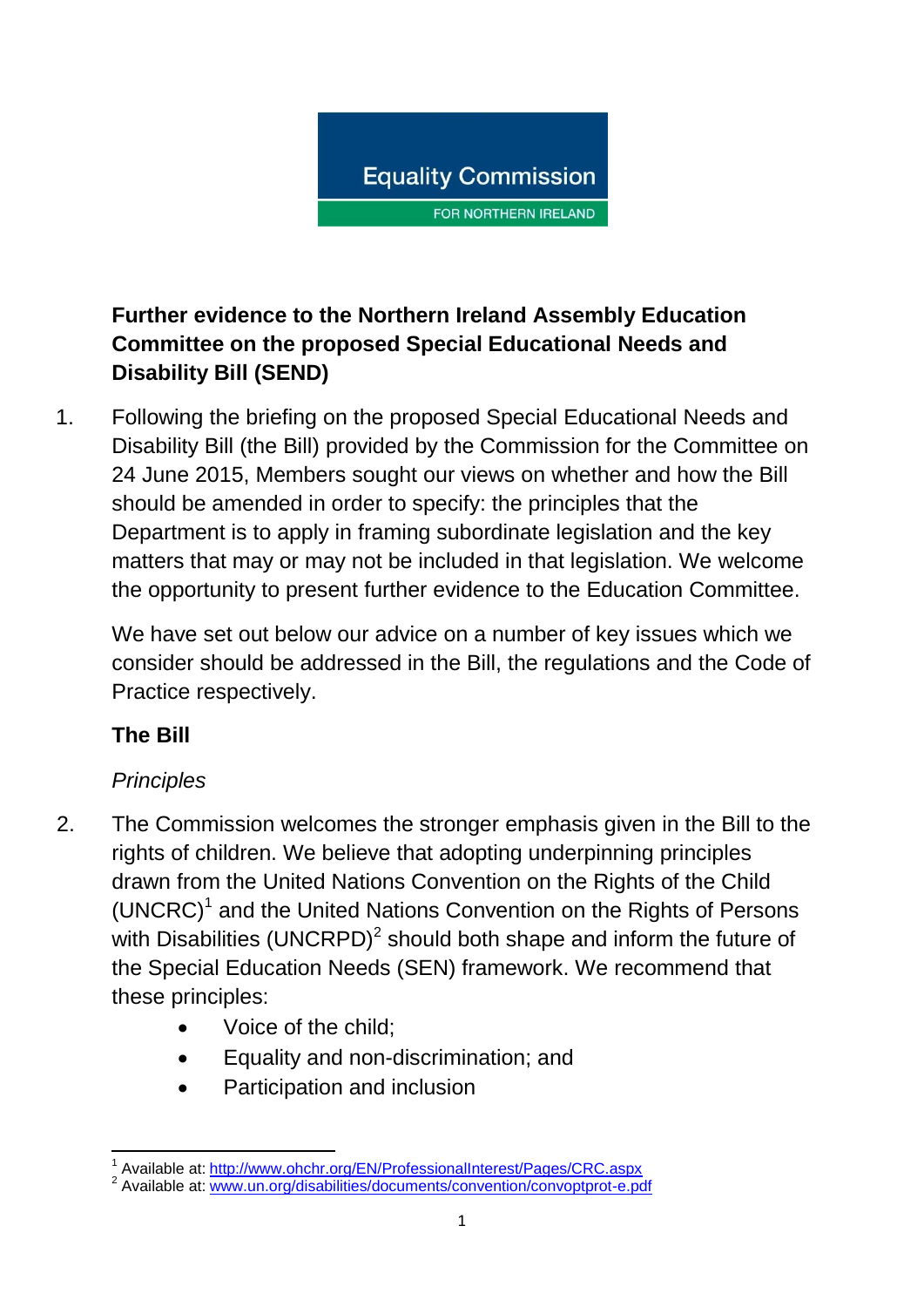should be set out on the face of the legislation by way of a paragraph inserted into the Bill in order to provide interpretative guidance to the rights and entitlement laid out therein.

We have set out below the relevant Convention Articles associated with each of these principles.

## 3. *The Voice of the Child*

# **Article 3 UNCRPD: General principles**

(a) Respect for the inherent dignity, individual autonomy including the freedom to make one's own choices, and independence of persons.

(h) Respect for the evolving capacities of children with disabilities and respect for the right of children to preserve their identities.

# **Article 4 UNCRPD: General obligations**

3. In the development of legislation and policies to implement the present Convention and in other decision making processes concerning issues relating to persons with disabilities, State Parties shall closely consult with and actively involve persons with disabilities, including children with disabilities, through their representative organisations.

# **Article 7 UNCRPD: Children with disabilities**

1. States Parties shall take all necessary measures to ensure the full enjoyment by children with disabilities of all human rights and fundamental freedoms on an equal basis with other children.

2. In all actions concerning children with disabilities, the best interests of the child shall be a primary consideration.

3. States Parties shall ensure that children with disabilities have the right to express their views freely on all matters affecting them, their views being given due weight in accordance with their age and maturity, on an equal basis with other children, and to be provided with disability and age-appropriate assistance to realize that right.

# **Article 12 UNCRC**

1. States Parties shall assure to the child who is capable of forming his or her own views the right to express those views freely in all matters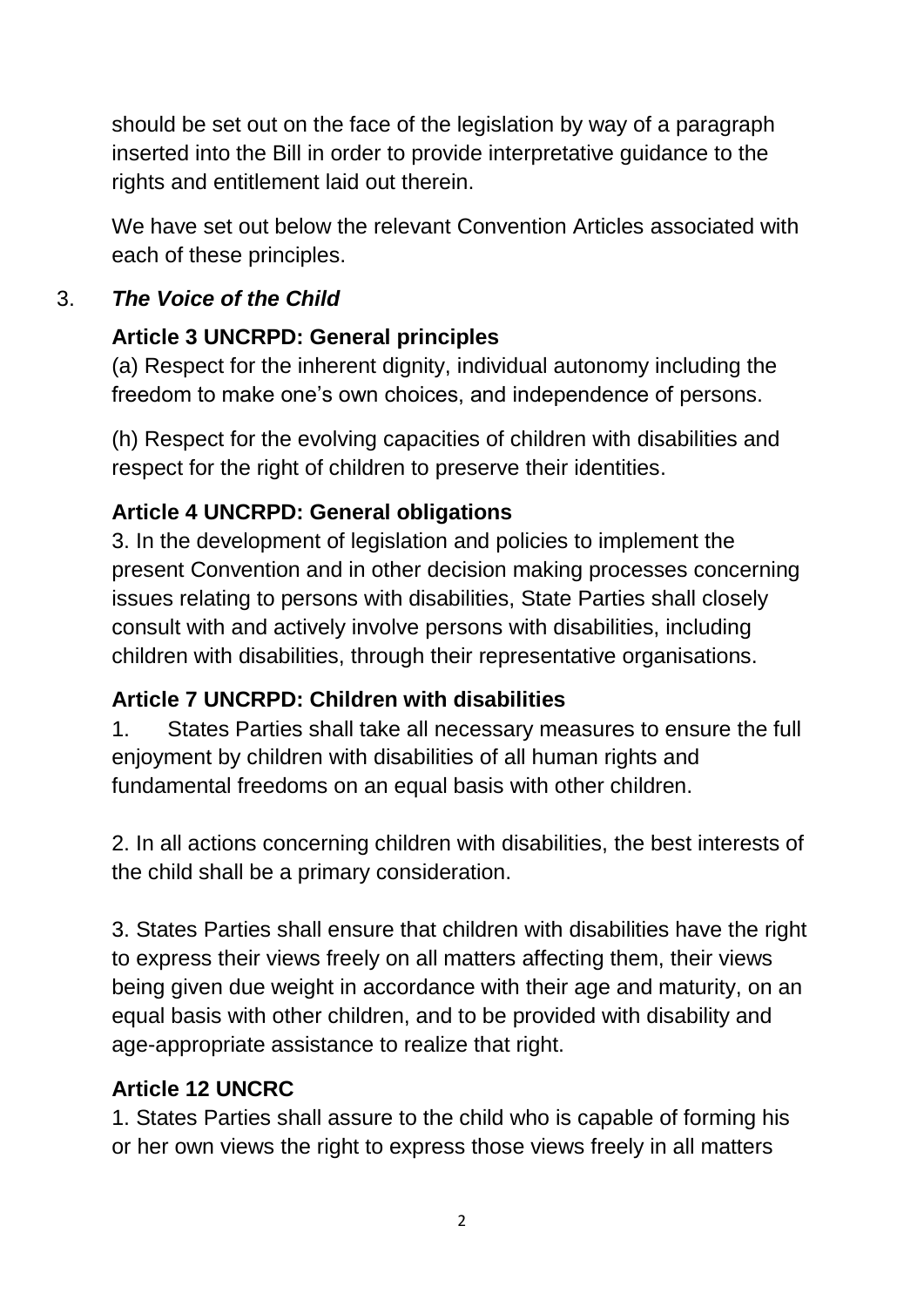affecting the child, the views of the child being given due weight in accordance with the age and maturity of the child.

2. For this purpose, the child shall in particular be provided the opportunity to be heard in any judicial and administrative proceedings affecting the child, either directly, or through a representative or an appropriate body, in a manner consistent with the procedural rules of national law.

## **Article 13 UNCRPD: Access to justice**

1. States Parties shall ensure effective access to justice for persons with disabilities on an equal basis with others, including through the provision of procedural and age-appropriate accommodations, in order to facilitate their effective role as direct and indirect participants, including as witnesses, in all legal proceedings, including at investigative and other preliminary stages.

## 4. *Equality and non-discrimination*

## **Article 2 UNCRC**

1. States Parties shall respect and ensure the rights set forth in the present Convention to each child within their jurisdiction without discrimination of any kind, irrespective of the child's or his or her parent's or legal guardian's race, colour, sex, language, religion, political or other opinion, national, ethnic or social origin, property, disability, birth or other status.

## **Article 4 UNCRPD: General obligations**

1. States Parties undertake to ensure and promote the full realization of all human rights and fundamental freedoms for all persons with disabilities without discrimination of any kind on the basis of disability. To this end, States Parties undertake:

- d. To refrain from engaging in any act or practice that is inconsistent with the present Convention and to ensure that public authorities and institutions act in conformity with the present Convention;
- e. To take all appropriate measures to eliminate discrimination on the basis of disability by any person, organization or private enterprise;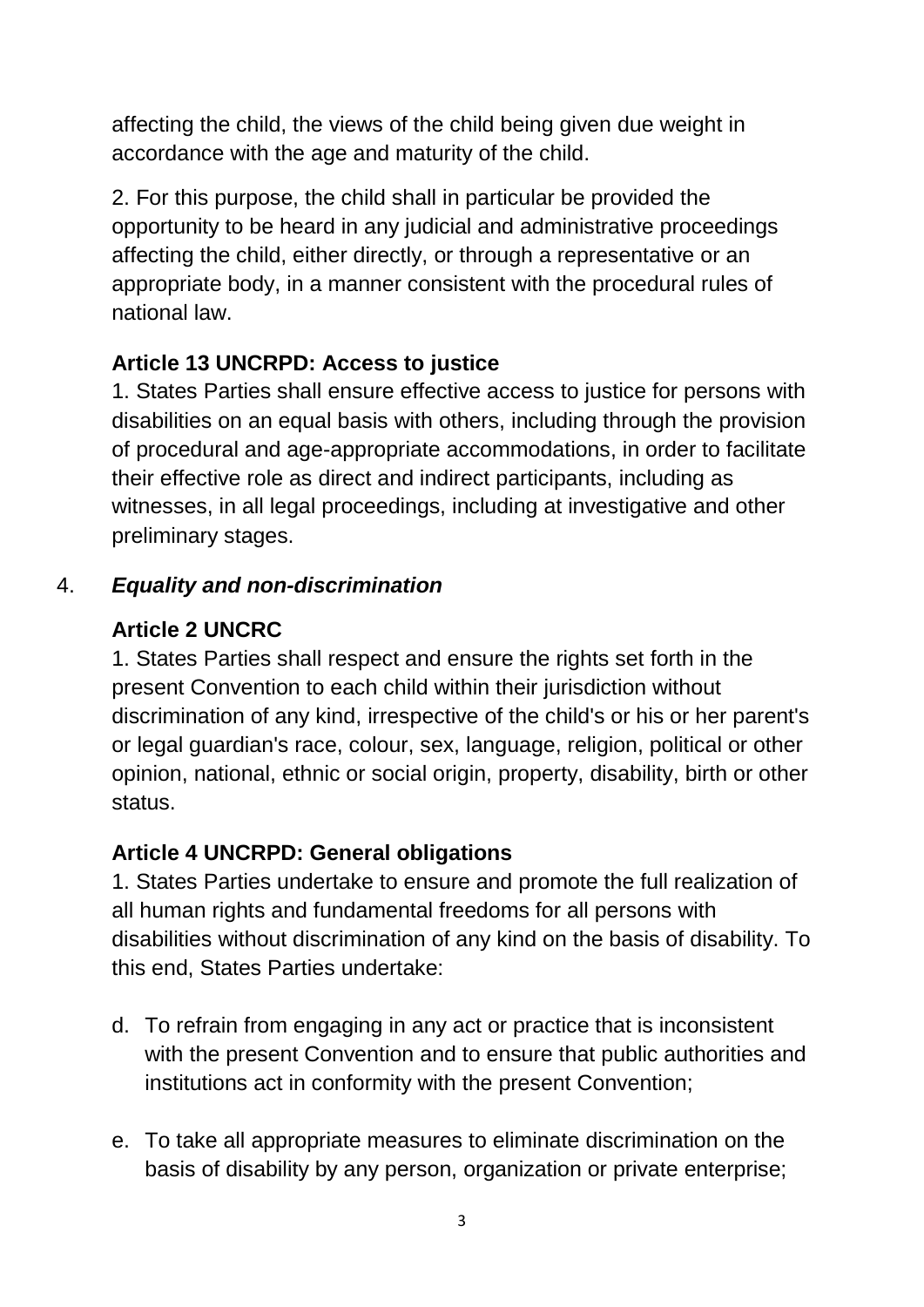- h. To provide accessible information to persons with disabilities about mobility aids, devices and assistive technologies, including new technologies, as well as other forms of assistance, support services and facilities;
- i. To promote the training of professionals and staff working with persons with disabilities in the rights recognised in the present Convention so as to better provide the assistance and services guaranteed by those rights.

## **Article 5 UNCRPD: Equality and non-discrimination**

3. In order to promote equality and eliminate discrimination, State Parties shall take all appropriate steps to ensure that reasonable accommodation is provided.

## 5. *Participation and inclusion*

## **Article 18 UNCRC**

2. For the purpose of guaranteeing and promoting the rights set forth in the present Convention, States Parties shall render appropriate assistance to parents and legal guardians in the performance of their child-rearing responsibilities and shall ensure the development of institutions, facilities and services for the care of children.

# **Article 23 UNCRC**

3. Recognizing the special needs of a disabled child, assistance extended in accordance with paragraph 2 of the present article shall be provided free of charge, whenever possible, taking into account the financial resources of the parents or others caring for the child, and shall be designed to ensure that the disabled child has effective access to and receives education, training, health care services, rehabilitation services, preparation for employment and recreation opportunities in a manner conducive to the child's achieving the fullest possible social integration and individual development, including his or her cultural and spiritual development.

## **Article 3 UNCRPD: General Principles**

The principles of the present Convention shall be: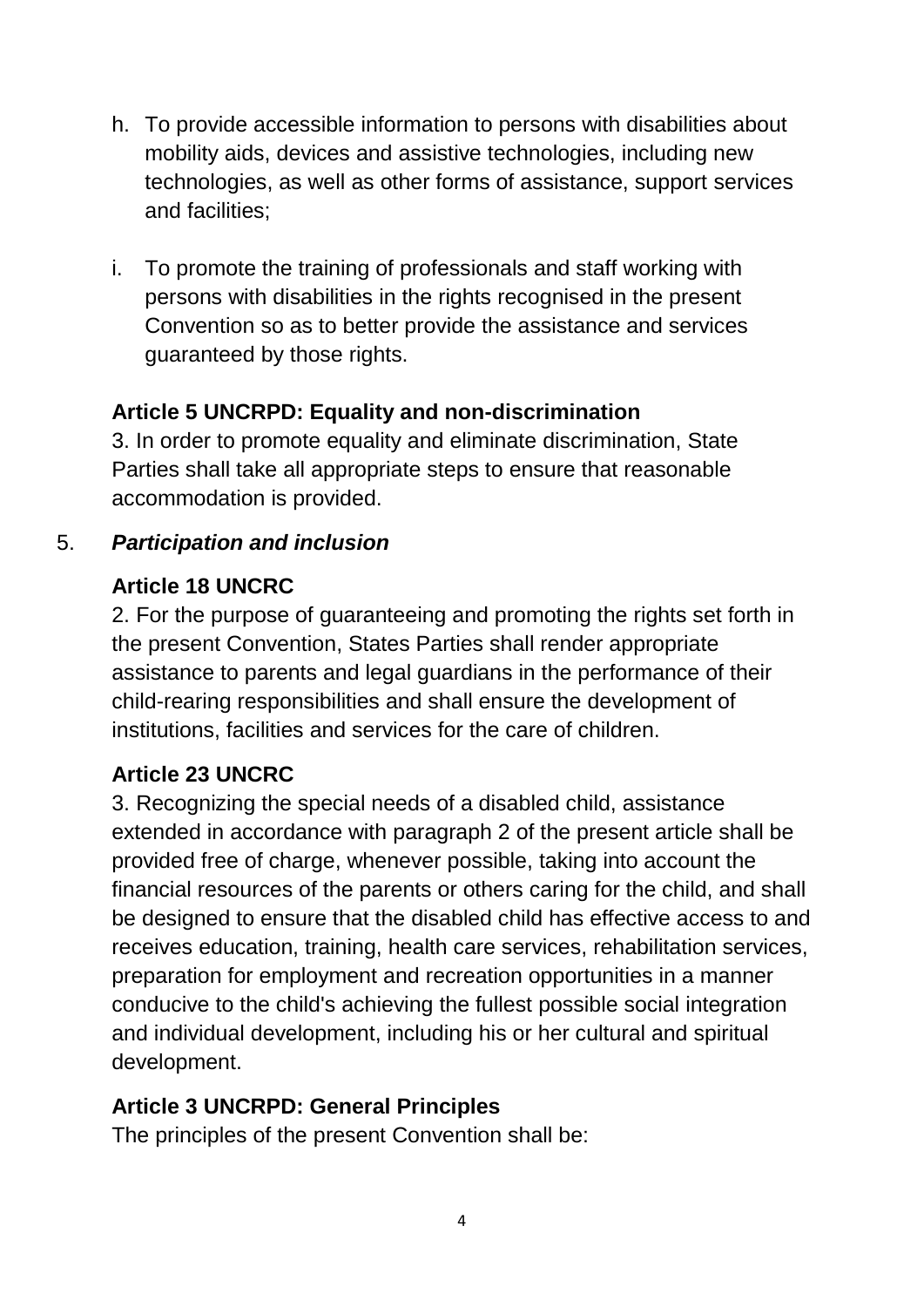- a. Respect for inherent dignity, individual autonomy including the freedom to make one's own choices, and independence of persons;
- b. Non-discrimination;
- c. Full and effective participation and inclusion in society;
- d. Respect for difference and acceptance of persons with disabilities as part of human diversity and humanity;
- e. Equality of opportunity;
- f. Accessibility;
- h. Respect for the evolving capacities of children with disabilities and respect for the right of children with disabilities to preserve their identities.

#### **Article 4 UNCRPD: General obligations**

3. In the development and implementation of legislation and policies to implement the present Convention, and in other decision-making processes concerning issues relating to persons with disabilities, States Parties shall closely consult with and actively involve persons with disabilities, including children with disabilities, through their representative organisations.

#### **Article 8 UNCRPD: Awareness-raising**

1. States Parties undertake to adopt immediate, effective and appropriate measures:

- a. To raise awareness throughout society, including at the family level, regarding persons with disabilities, and to foster respect for the rights and dignity of persons with disabilities;
- b. To combat stereotypes, prejudices and harmful practices relating to persons with disabilities, including those based on sex and age, in all areas of life;
- c. To promote awareness of the capabilities and contributions of persons with disabilities.

Measures to this end include: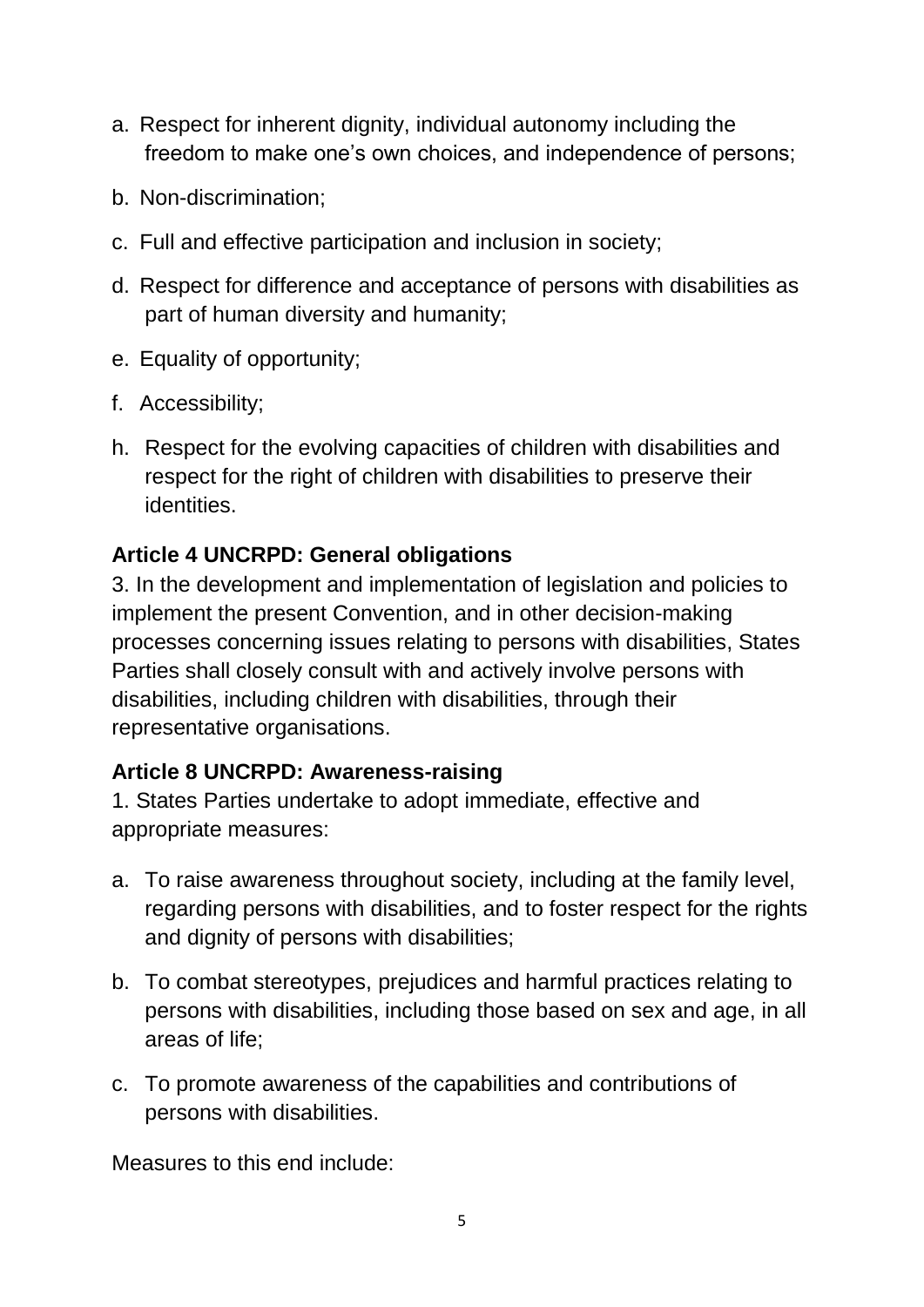a. Initiating and maintaining effective public awareness campaigns designed:

i.To nurture receptiveness to the rights of persons with disabilities;

ii.To promote positive perceptions and greater social awareness towards persons with disabilities;

- b. Fostering at all levels of the education system, including in all children from an early age, an attitude of respect for the rights of persons with disabilities;
- d. Promoting awareness-training programmes regarding persons with disabilities and the rights of persons with disabilities.

## **Article 23 UNCRC**

2. States Parties recognize the right of the disabled child to special care and shall encourage and ensure the extension, subject to available resources, to the eligible child and those responsible for his or her care, of assistance for which application is made and which is appropriate to the child's condition and to the circumstances of the parents or others caring for the child.

3. Recognizing the special needs of a disabled child, assistance extended in accordance with paragraph 2 of the present article shall be provided free of charge, whenever possible, taking into account the financial resources of the parents or others caring for the child, and shall be designed to ensure that the disabled child has effective access to and receives education, training, health care services, rehabilitation services, preparation for employment and recreation opportunities in a manner conducive to the child's achieving the fullest possible social integration and individual development, including his or her cultural and spiritual development.

# **Article 9 UNCRPD: Accessibility**

1. To enable persons with disabilities to live independently and participate fully in all aspects of life, States Parties shall take appropriate measures to ensure to persons with disabilities access, on an equal basis with others, to the physical environment, to transportation, to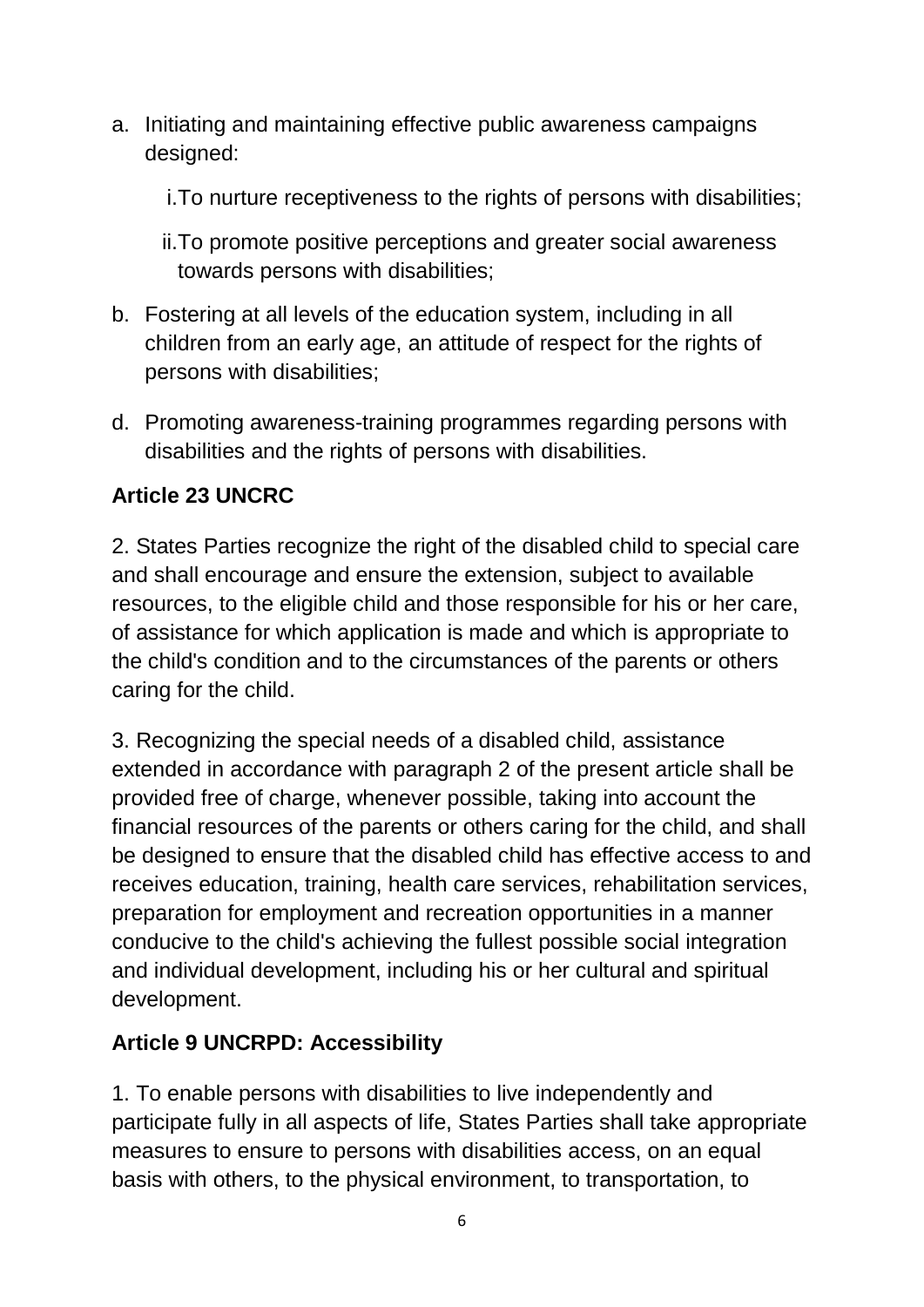information and communications, including information and communications technologies and systems, and to other facilities and services open or provided to the public, both in urban and in rural areas. These measures, which shall include the identification and elimination of obstacles and barriers to accessibility, shall apply to, inter alia:

- a. Buildings, roads, transportation and other indoor and outdoor facilities, including schools, housing, medical facilities and workplaces;
- b. Information, communications and other services, including electronic services and emergency services.
- 2. States Parties shall also take appropriate measures to:
	- a. Develop, promulgate and monitor the implementation of minimum standards and guidelines for the accessibility of facilities and services open or provided to the public;
	- c. Provide training for stakeholders on accessibility issues facing persons with disabilities;
	- d. Provide in buildings and other facilities open to the public signage in Braille and in easy to read and understand forms;
	- e. Provide forms of live assistance and intermediaries, including guides, readers and professional sign language interpreters, to facilitate accessibility to buildings and other facilities open to the public;
	- f. Promote other appropriate forms of assistance and support to persons with disabilities to ensure their access to information;
	- g. Promote access for persons with disabilities to new information and communications technologies and systems, including the Internet;
	- h. Promote the design, development, production and distribution of accessible information and communications technologies and systems at an early stage, so that these technologies and systems become accessible at minimum cost.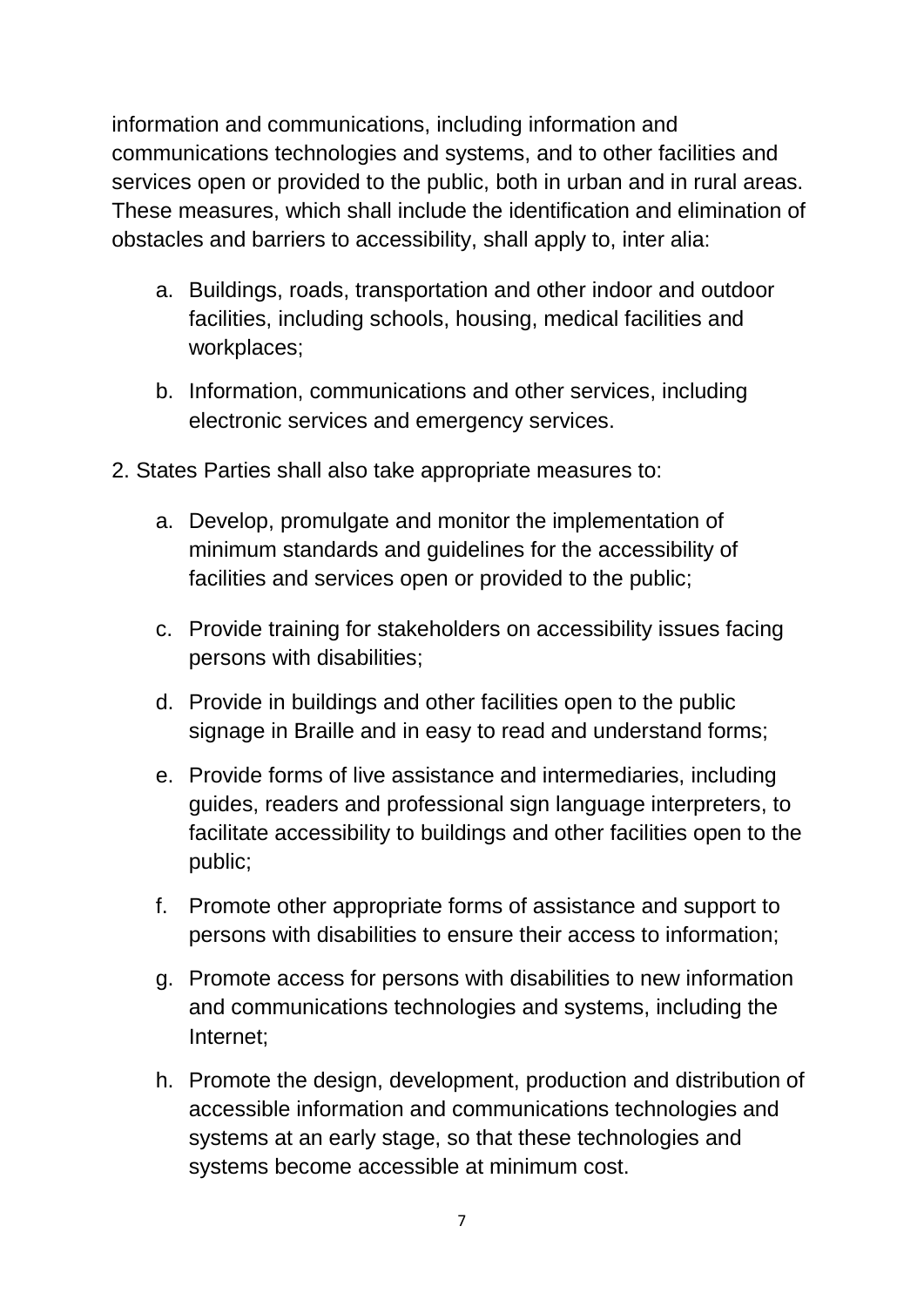## **Article 24 UNCRPD: Education**

1. States Parties recognize the right of persons with disabilities to education. With a view to realizing this right without discrimination and on the basis of equal opportunity, States Parties shall ensure an inclusive education system at all levels and lifelong learning directed to:

- a. The full development of human potential and sense of dignity and self-worth, and the strengthening of respect for human rights, fundamental freedoms and human diversity;
- b. The development by persons with disabilities of their personality, talents and creativity, as well as their mental and physical abilities, to their fullest potential;
- c. Enabling persons with disabilities to participate effectively in a free society.
- 2. In realizing this right, States Parties shall ensure that:
	- a. Persons with disabilities are not excluded from the general education system on the basis of disability, and that children with disabilities are not excluded from free and compulsory primary education, or from secondary education, on the basis of disability;
	- b. Persons with disabilities can access an inclusive, quality and free primary education and secondary education on an equal basis with others in the communities in which they live;
	- c. Reasonable accommodation of the individual's requirements is provided;
	- d. Persons with disabilities receive the support required, within the general education system, to facilitate their effective education;
	- e. Effective individualized support measures are provided in environments that maximize academic and social development, consistent with the goal of full inclusion.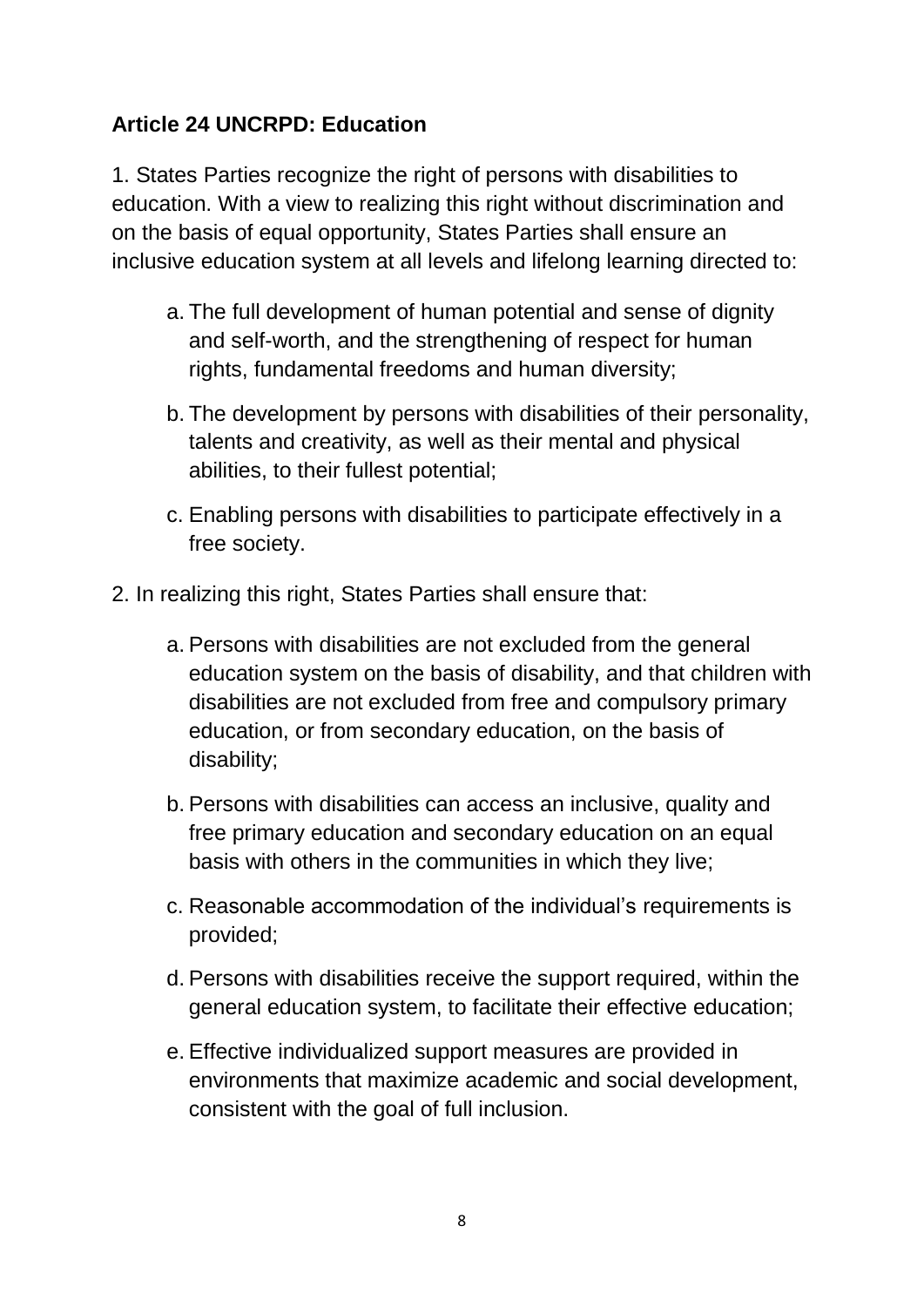3. States Parties shall enable persons with disabilities to learn life and social development skills to facilitate their full and equal participation in education and as members of the community. To this end, States Parties shall take appropriate measures, including:

- a. Facilitating the learning of Braille, alternative script, augmentative and alternative modes, means and formats of communication and orientation and mobility skills, and facilitating peer support and mentoring;
- b. Facilitating the learning of sign language and the promotion of the linguistic identity of the deaf community;
- c. Ensuring that the education of persons, and in particular children, who are blind, deaf or deafblind, is delivered in the most appropriate languages and modes and means of communication for the individual, and in environments which maximize academic and social development.

4. In order to help ensure the realization of this right, States Parties shall take appropriate measures to employ teachers, including teachers with disabilities, who are qualified in sign language and/or Braille, and to train professionals and staff who work at all levels of education. Such training shall incorporate disability awareness and the use of appropriate augmentative and alternative modes, means and formats of communication, educational techniques and materials to support persons with disabilities.

5. States Parties shall ensure that persons with disabilities are able to access general tertiary education, vocational training, adult education and lifelong learning without discrimination and on an equal basis with others. To this end, States Parties shall ensure that reasonable accommodation is provided to persons with disabilities.

#### 6. **Other measures**

In addition to the above mentioned principles, the Commission recommends that consideration be given to the inclusion of the following measures in the Bill: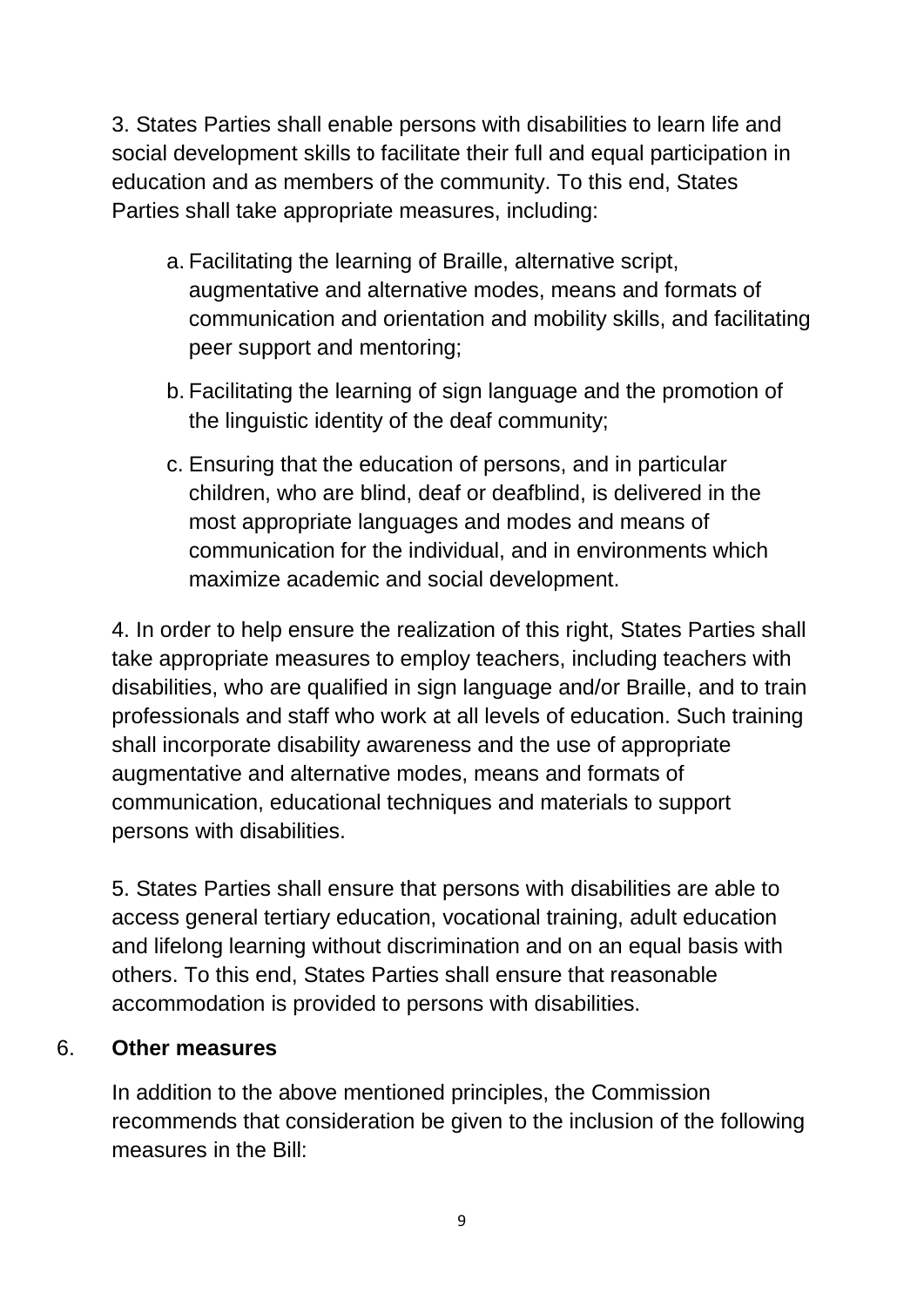#### **Provision by health authorities**

 A statutory duty on health authorities to provide for the health and social care related aspects of special educational need provision, which corresponds with the duty of the Education Authority in relation to the education aspects of Co-ordinated Support Plans (CSPs)/SEN Statements<sup>3</sup>.

## **Personal Learning Plan (PLP)**

- An obligation on Boards of Governors to ensure that the plan must be accessible to parents and children and be informed by them at all stages;
- An obligation on Boards of Governors to ensure that that the plan should specify and quantify the level of support available to each child, including any reasonable adjustments.

## **Co-ordinated Support Plan (CSP)**

- An obligation on Boards of Governors to ensure that the plan must be accessible to parents and children and informed by them at all stages;
- An obligation on Boards of Governors to ensure that the plan should specify and quantify the level of support available to each child, including any reasonable adjustments.

#### **Term-time reviews**

• An obligation that schools review PLPs and CSPs at the end of each term within the school year<sup>4</sup>.

#### **Pre-school settings**

• The duties and obligations of the Education Authority to children with Special Education Needs in pre-school settings including with respect to transition arrangements.

<sup>1</sup>  $3$  The Commission's recommendation is consistent with our response earlier this year to the consultation by OFMDFM on the Children's Services Co-operation Bill.

 $4$  The Commission is aware that parents have expressed concerns that the timing of a review on an annual basis may mean that if problems with the outworking of the plan are identified or if the child's needs have changed over the year, early opportunities to address such issues will have been missed.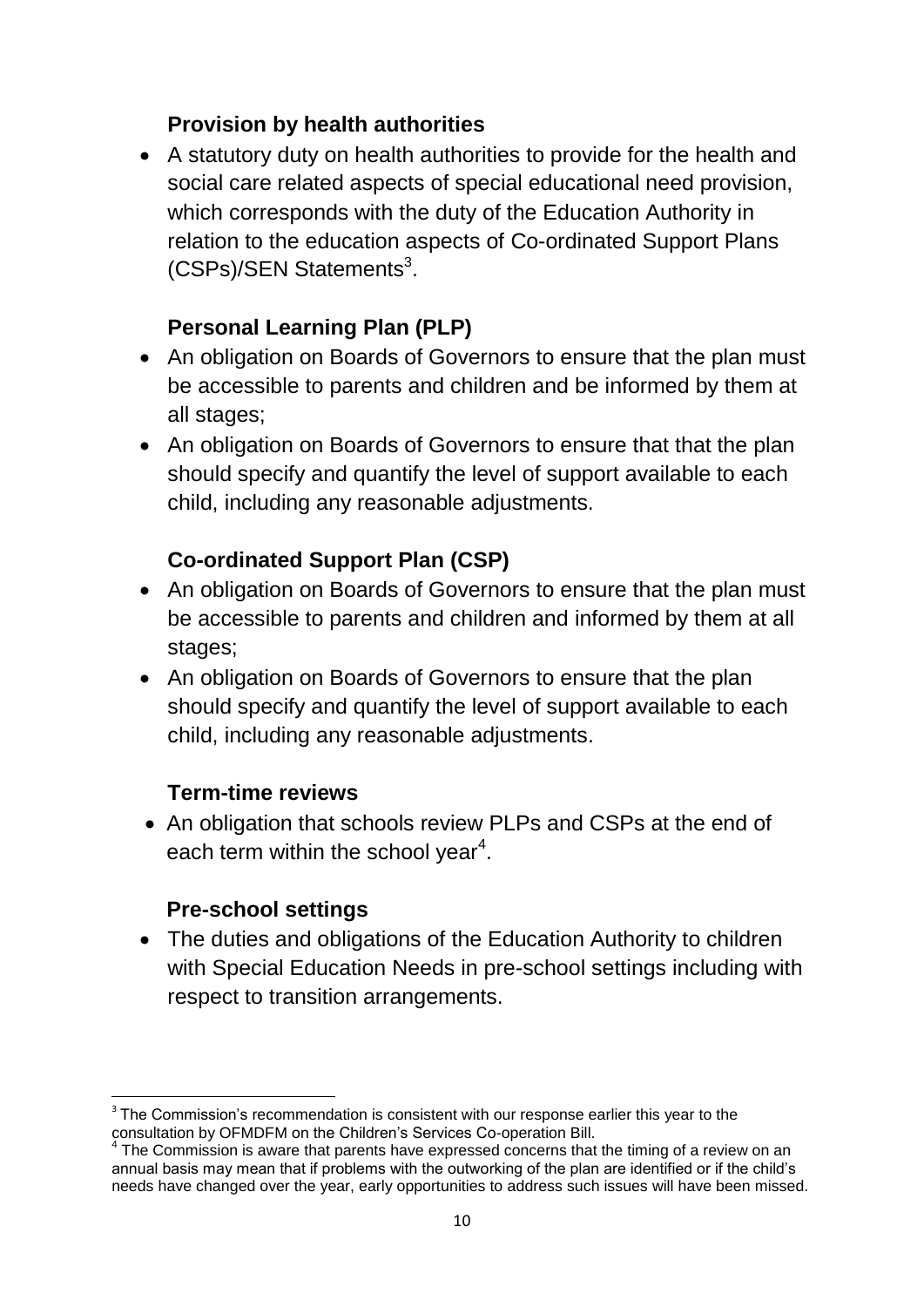## **The regulations**

- 7. The Commission recommends that the following issues be clearly set out in the regulations:
	- The content of the Education Authority's plans relating to special educational provision, including:
		- Steps taken to promote positive attitudes towards disabled students in line with the public authority 'Disability Duties'<sup>5</sup> obligations;
		- measures to promote awareness of UNCRPD and UNCRC rights and disability equality legislation generally as it applies to schools and all SEN settings;
		- arrangements for oversight of disability equality and awareness training measures for teachers<sup>6</sup> and others responsible for delivering frontline educational services;
		- arrangements for monitoring and review of the impact of the SEN plan;
		- details of the resources allocated to the delivery of the plan;
		- a commitment to screening and, where appropriate, to equality impact assessment in line with equality scheme obligations;
		- arrangements for consultation on the plan.
	- An obligation on the Education Authority to monitor the outcomes from PLPs and CSPs/Statements on an annual basis, to examine, inter alia:
		- the extent to which the plans have delivered on intended targets and outcomes;
		- the degree of individual student participation in the development of PLPs.

**<sup>.</sup>** <sup>5</sup> Further details are available in: Equality Commission for Northern Ireland (2007): 'A Guide for Public Authorities – Promoting Positive Attitudes towards disabled people and encouraging the participation of disabled people in public life', (Belfast: Equality Commission NI). Available at:

<http://www.equalityni.org/Publications?subject=Disability&type=Guides&year=2007> 6 In accordance with Article 24.4 (Education) of the UNCRPD (Available at: [www.un.org/disabilities/documents/convention/convoptprot-e.pdf\)](http://www.un.org/disabilities/documents/convention/convoptprot-e.pdf)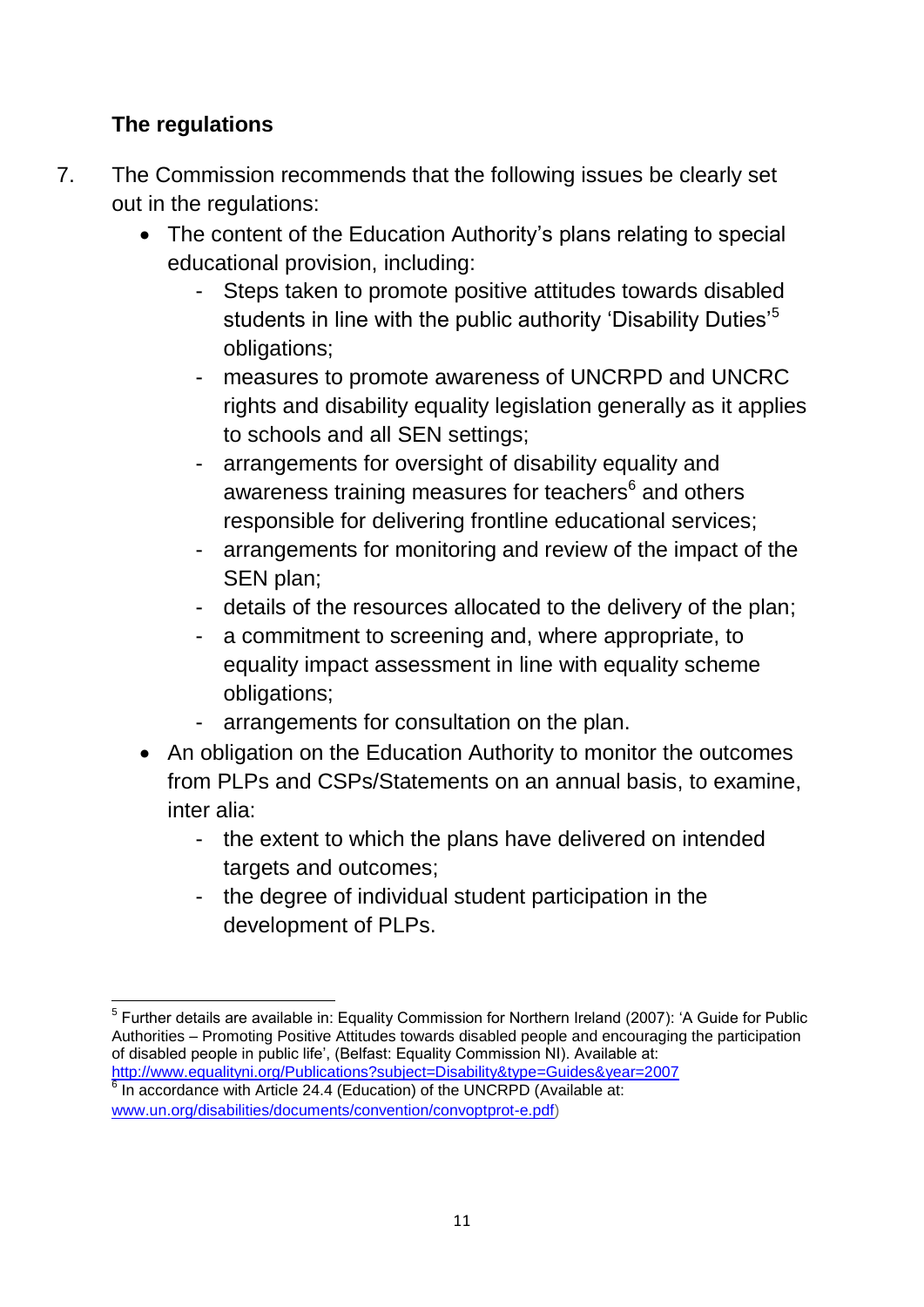- An obligation on the Education Authority to assess the extent to which training needs of the learning support co-ordinators and teachers have been met.
- An obligation on the Board of Governors to ensure that, as far as practicable, the training needs of the learning support co-ordinator and teachers and other staff involved in the delivery of special education needs provision have been met.
- An obligation on Boards of Governors to make parents and students aware of the independent mediation service.
- An obligation on the Education Authority to set out the arrangements to assess the level of support required to enable a child or young person to make an appeal including:
	- the establishment of the capacity threshold of the child;
	- accessibility arrangements, including physical access and accessible information (including aids and equipment);
	- specification of resources necessary to support the child or young person.
- An obligation on the Education Authority to collect, analyse and evaluate data on SEN disaggregated by disability type, age and gender.
- The prescribed role and qualifications necessary for a Learning Support Co-ordinator.
- An obligation on Boards of Governors of Schools to ensure that the Learning Support Co-ordinator has the training and skills necessary to fulfil his/her duties with respect to SEN.
- An obligation on Boards of Governors of Schools to allocate the resources necessary to build their capacity to fulfil their legal duties.

# **The Code of Practice**

- 8. The Commission recommends that the following issues should be clearly set out in the Code of Practice:
	- The form and content of PLPs and CSPs including guidance on the setting of smart<sup>7</sup> targets.

 7 Specific, Measurable, Attainable, Realistic, Timebound.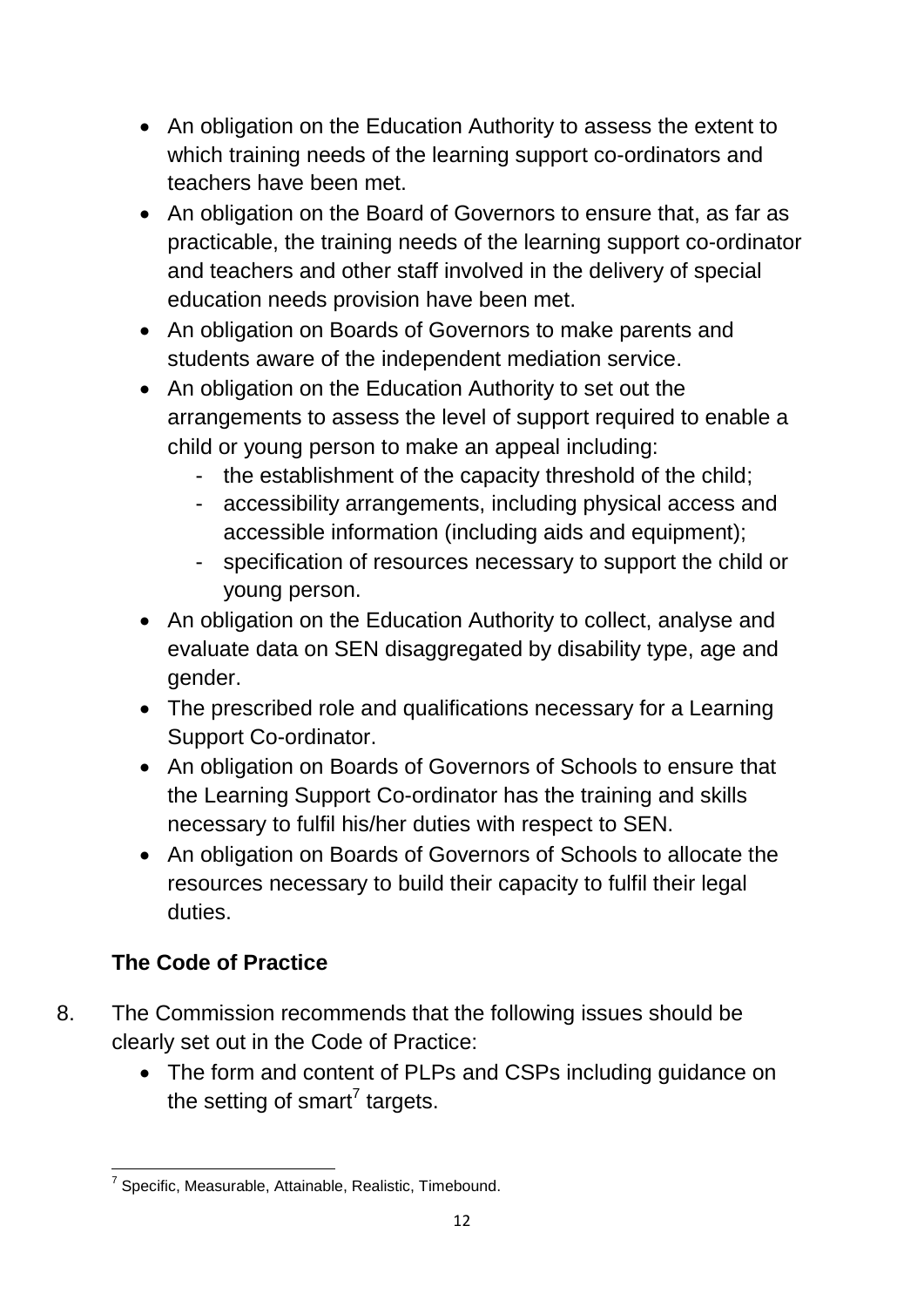- The evidence required to demonstrate that review of PLP targets has been informed by the child and the child's parents.
- In the absence of agreement between the school and the child/parents on PLPs and CSPs, arrangements for access to the independent mediation service, including timescales for trying to resolve cases and the arrangements for further appeal at SEN tribunal.
- Guidance on effective multi-disciplinary working between the Education and Skills Authority and health and social care bodies, including setting out good practice in partnership arrangements and the obligations of both education and health authorities in the delivery of SEN provision.
- Clear guidance as to how all students (i.e. those with and without SEN statements) will be involved in the development of their own PLPs or CSPs.
- Emphasis on the importance of accessible communication provision and the relevant support obligations of each individual with SEN in order to enable them to participate effectively within any decision making process that will impact on their educational experience and opportunities.
- Furthermore, the CoP should highlight models of good practice demonstrating how students can be involved in their own reviews/appeals processes and in the development of support and learning plans.

#### **Other matters**

9. We note the proposed reduction in assessment stages from five to three. The Commission requests that the Committee seeks assurance from the Department that the rights and entitlements of parents and children will not be eroded as a consequence.

## **Legal, Policy and Research Division August 2015**